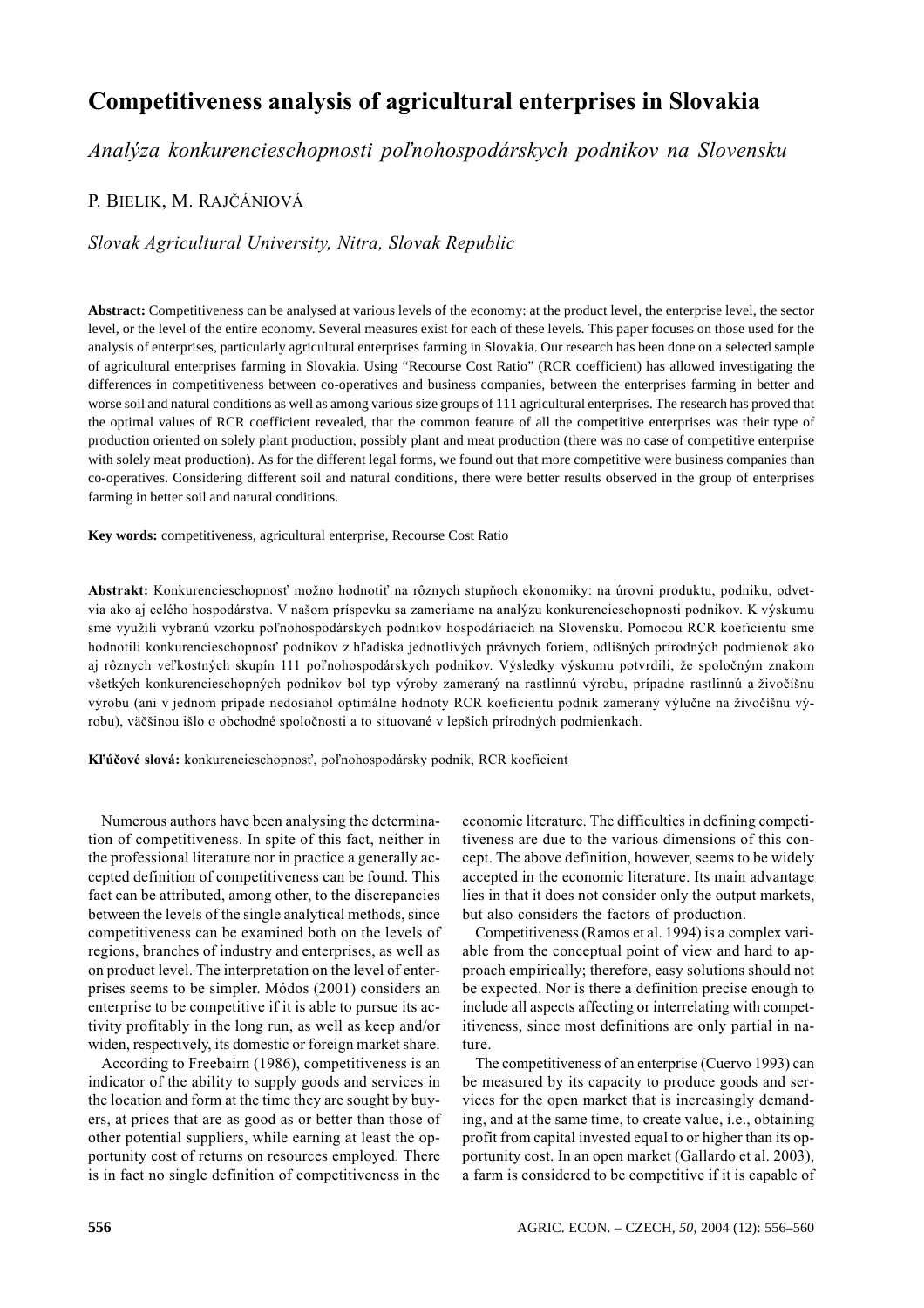offering its products at the world market price while remunerating the factors of production, at least at the market remunerating level. The productivity of the factors is therefore of vital importance. Therefore, the only way of approaching the competitiveness of a farm is to analyse whether it is capable of remunerating all its factors of production, in different situations of public support.

### **MATERIAL AND METHODS**

To analyse the competitiveness of enterprises, we used the "Resource Cost Ratio" (RCR). This coefficient is simply calculated as the costs of non-tradable domestic inputs (physical capital, land, and labour, in the main) divided by tradable product revenues minus tradable input costs. If the RCR lies between zero and 1.0, there is evidence of "competitive advantage" because the value of domestic resources used in production is less than the value of the exchange they earn. If the RCR is negative, the costs of tradable exceed commodity returns and there is a disadvantage in production. If the RCR is greater than 1.0, the value of foreign exchange earned is not sufficient to cover the costs of non-tradable domestic inputs.

Using the resource cost ratio, we evaluate the competitiveness of 111 agricultural enterprises divided according to their different legal forms, soil and natural conditions and also according to their various size. In the group of the analysed enterprises, there were included the following legal forms: co-operatives, limited liability companies and joint-stock companies while the major part of these enterprises were co-operatives  $(56\%)$ . Because of the very low number of joint-stock companies (only  $8\%$ ), we decided to join this group with the group of the limited liability companies, thus we considered

Table 1. General characteristics of analysed group of enterprises

| Groups of enterprises              | Number | Percentage |  |
|------------------------------------|--------|------------|--|
| Legal form                         |        |            |  |
| Co-operative                       | 62     | 56         |  |
| Limited liability company          | 40     | 36         |  |
| Joint-stock company                | 9      | 8          |  |
| Total number                       | 111    | 100        |  |
| Soil and natural conditions        |        |            |  |
| Better soil and natural conditions | 56     | 50         |  |
| Worse soil and natural conditions  | 55     | 50         |  |
| Total number                       | 111    | 100        |  |
| Size groups                        |        |            |  |
| Small enterprises                  | 35     | 32         |  |
| Medium enterprises                 | 66     | 59         |  |
| Large enterprises                  | 13     | 9          |  |
| Total number                       | 111    | 100        |  |

Source: own calculations

only two legal forms: co-operatives and business companies. The group of enterprises we divided also according to different soil and natural conditions they are farming in. The enterprises farming in worse soil and natural conditions were characterised by the price group of soil from 1 to 15. All the other enterprises farming on the soil from the price groups 16 to 20 created the group we called better soil and natural conditions. Finally, we assorted all the enterprises also according to their size. Considering the fact that we analysed some enterprises oriented solely on plant production as well as some other enterprises oriented solely on animal husbandry, it would not be correct to identify different size groups of enterprises by their acreage of agricultural land. That is why we decided to use another criteria to sort the enterprises. According to the Act 231/ 1999 Coll. which identifies the large, small and medium enterprises, the criterion for small enterprise is the number of employees 0–49, for small enterprise 50–249 and as a large enterprise, there is considered every enterprise with more than 250 employees.

#### **RESULTS**

To evaluate the competitiveness of an enterprise, we used the RCR coefficient. The average values of this coefficient show insufficient competitiveness of the analysed enterprises in the years 1999 to 2000. Just in the year 2001 the enterprises were able to earn by their production activities enough resources to cover expenses on production factors. In the other years, they could have covered these expenses only with the help of subventions. The strongest influence of subventions on the competitiveness of enterprises was revealed in the year 2000 mainly in the group of enterprises farming in worse soil and natural conditions. This impact was so strong, that the enterprises farming in worse conditions were in better competitive position than the group of enterprises from better soil and natural conditions during the two years 2000 and 2001. On the other side, there were observed very high values of RCR coefficient in the group of small enterprises in the year 2000. It was also the only one year when the small enterprises lost their comparative advantage. A deeper view onto the enterprises with optimal values of RCR coefficient showed, that the common feature of all competitive enterprises was the type of production directed on plant production, or plant and meat production. There was no case of competitive enterprise with solely meat production. Mainly the more competitive were business companies situated in better soil and natural conditions (Table 2).

Whereas the previous table informed us about the influence of subsidies on the competitiveness enterprises expressed by the RCR coefficient, in the next part we try to quantify the influence of the change of subsidies as well as the other factors on the change of the RCR coefficient in analysed period. As we can see in the Chart 1, the highest influence on the change of the RCR coefficient in the year 2000 in comparison to the year 1999 was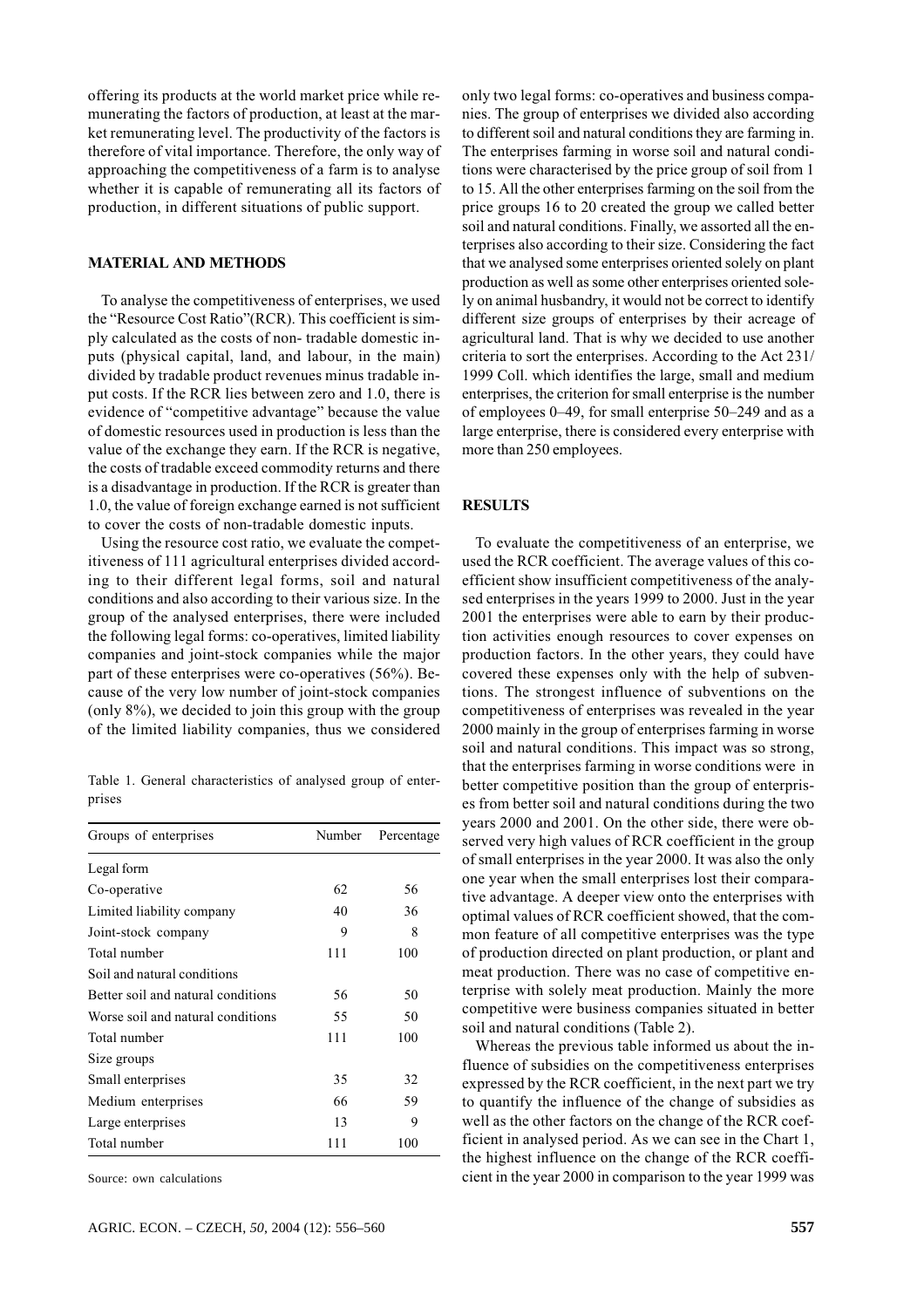#### Table 2. The values of the RCR coefficient

| RCR coefficient (average) | 1999                 |                   | 2000                 |                   | 2001                 |                   |
|---------------------------|----------------------|-------------------|----------------------|-------------------|----------------------|-------------------|
|                           | without<br>subsidies | with<br>subsidies | without<br>subsidies | with<br>subsidies | without<br>subsidies | with<br>subsidies |
| All enterprises           | 1.00                 | 0.84              | 1.86                 | 0.80              | 0.93                 | 0.78              |
| Cooperatives              | 1.01                 | 0.84              | 2.00                 | 0.70              | 0.91                 | 0.75              |
| Business companies        | 1.00                 | 0.84              | 1.61                 | 0.98              | 0.98                 | 0.82              |
| Worse natural conditions  | 1.24                 | 0.93              | 1.99                 | 0.30              | 0.95                 | 0.76              |
| Better natural conditions | 0.93                 | 0.81              | 1.82                 | 0.95              | 0.93                 | 0.79              |
| Small enterprises         | 0.96                 | 0.78              | 2.25                 | 0.61              | 0.89                 | 0.74              |
| Medium enterprises        | 1.07                 | 0.92              | 1.53                 | 0.99              | 0.99                 | 0.84              |
| Large enterprises         | 0.88                 | 0.78              | 1.03                 | 0.81              | 0.87                 | 0.73              |

Source: own calculations

made by the change of costs of production, particularly costs of material and energy. The increase of this indicator caused the increase of the RCR coefficient by 32.735%. Also the impact of the growth of production and sales of goods was significant and helped to decrease of the RCR coefficient (by 21.828% thanks to the change of production and 20.292% thanks to the sales of goods change). There were also other factors contributing to the RCR coefficient decrease, especially the changes of sales of products and services as well as the change of inventories. The positive influence was also due to the increasing of subsidies, which caused the decrease of the RCR coefficient in the year 2000 in comparison to the year 1999 by 11.007%.

A different situation appeared in the year 2001, when the influence of the change of production costs was not as marked as it was in the previous year (22.72% influence). The highest influence on the decrease of the RCR coefficient was found by the production growth  $(46.845\%)$  especially the growth of the sales of products and services. Their increase implicated the decrease of the RCR coefficient and so made the competitiveness of enterprises stronger by 43.268%. In the year 2001 compared to the year 2000, there was a slight decrease in subsidies (by 27.772%) that negatively affected the change of the RCR coefficient by 5.545%.

Since in the first part of our competitiveness analysis we identified the significant influence of received subsidies on the RCR coefficient especially in the group of enterprises farming under worse soil and natural conditions, in the other part we were interested to find out whether the change in received subsidies had a sig-



Figure 1. Influence of the change of selected factors on the change of the RCR coefficient (in %) Source: own calculations

Abbreviations: TPT - sales of goods, NPT - costs of goods sold, V - production, TPVS - sales of products and services, ZSVZ change of inventories, Akt – activation, VS – costs of production, SME – costs of material and energy, S1 – services, OsN – personnel costs, MN - costs of wages, Odp - depreciation, Dot - subsidies, OstN - all other costs of which the influence was too low to analyse them separately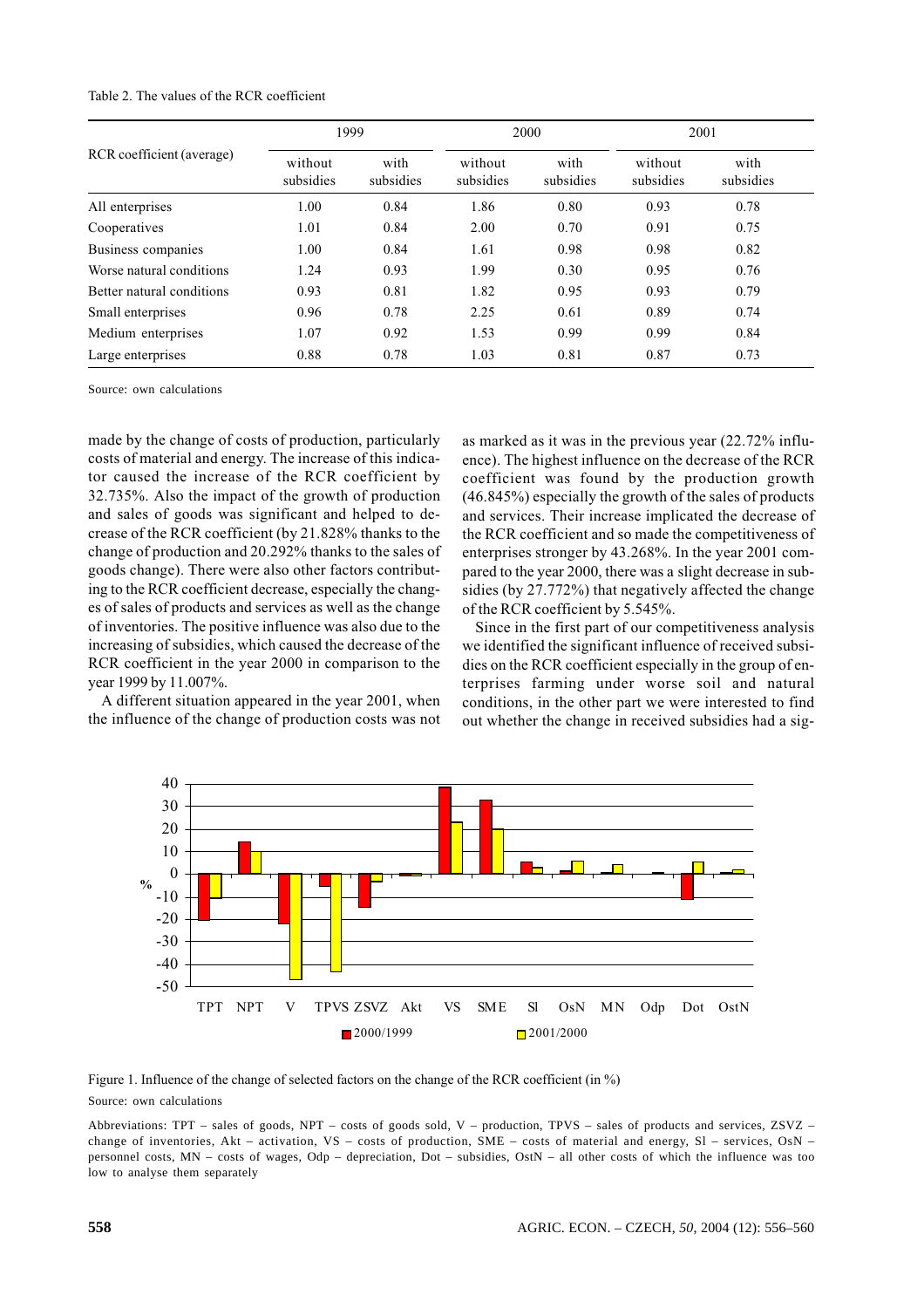nificant influence on the change of the RCR coefficient. These and also the other impacts of the changes of analytical factors on the change of the RCR coefficient are showed in the Figures 2 and 3 separately for the group of enterprises farming in worse soil and natural conditions as well as in the group of enterprises farming in better soil and natural conditions.

In the group of enterprises farming in worse soil and natural conditions, there were both in the year 2000 and also in the year 2001 very important the impacts of changes of inventories. Their growth led firstly to decreasing of the RCR coefficient and had 150.153% influences but on the contrary in the next year there was negative influence 119.095%. In the year 2000 compared to the year 1999, the costs of production increased by 40.929% mainly because of the rise in the costs of services by 254,946 %. This increase negatively influenced the decrease of the RCR coefficient by 82.733%. The subsidies received by enterprises increased in the year 2000 in comparison to the year 1999 only by 2.99% but their influ-



Figure 2. Influence of the changes of analytical indicators on the change of the RCR coefficient in the group of enterprises farming in worse soil and natural conditions (in  $\%$ )

Source: own calculations

Abbreviations: TPT – sales of goods, NPT – costs of goods sold, V – production, TPVS – sales of products and services, ZSVZ – change of inventories, Akt – activation, VS – costs of production, SME – costs of material and energy, Sl – services, OsN – personnel costs, MN – costs of wages, Odp – depreciation, Dot – subsidies, OstN – all other costs of which the influence was too low to analyse them separately



Figure 3. Influence of the changes of analytical indicators on the change of the RCR coefficient in the group of enterprises farming in better soil and natural conditions (in  $\%$ )

Source: own calculations

Abbreviations: TPT – sales of goods, NPT – costs of goods sold, V – production, TPVS – sales of products and services, ZSVZ – change of inventories, Akt – activation, VS – costs of production, SME – costs of material and energy, Sl – services, OsN – personnel costs, MN – costs of wages, Odp – depreciation, Dot – subsidies, OstN – all other costs of which the influence was too low to analyse them separately